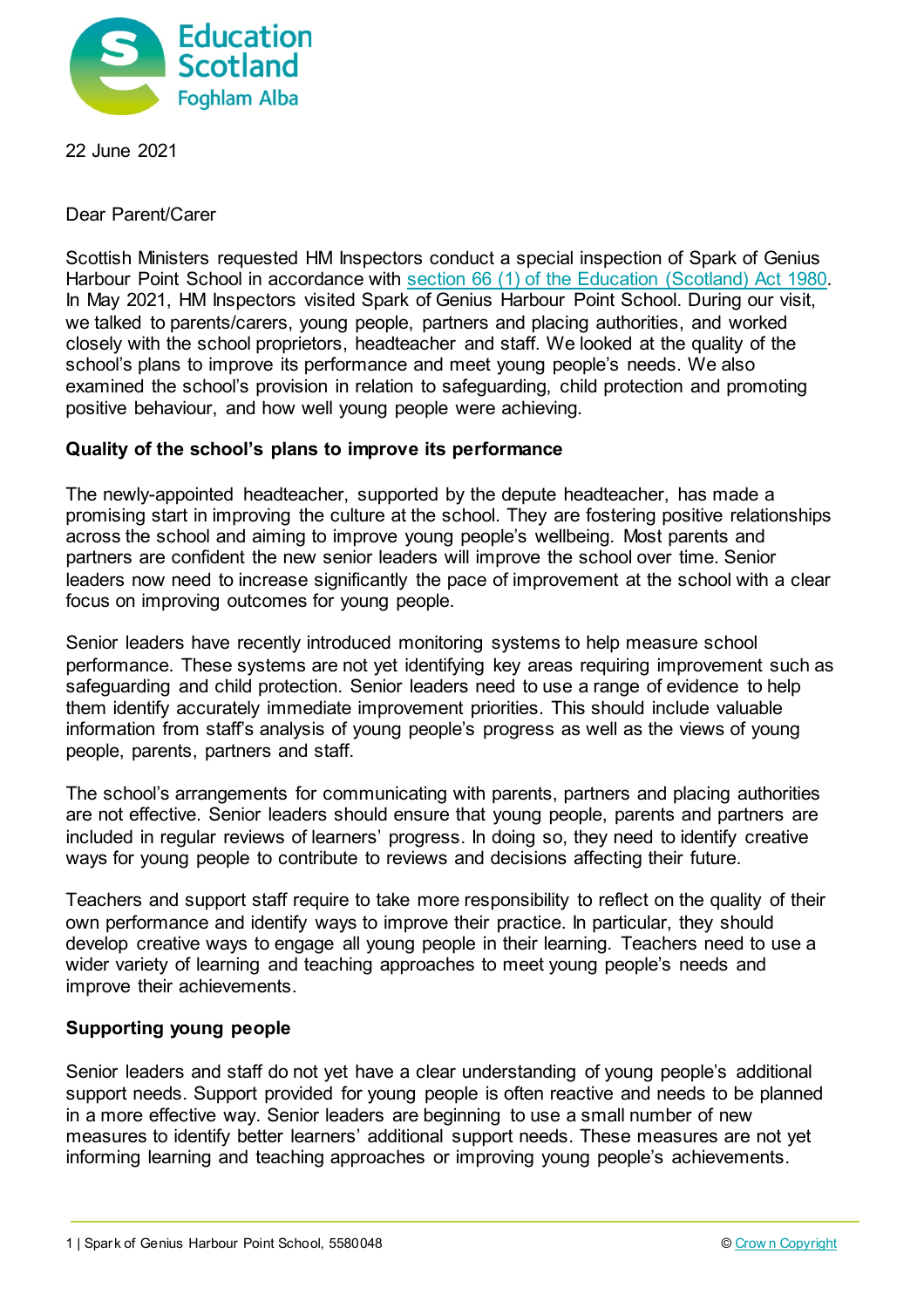

Whilst almost all young people have learning plans with individualised targets, these targets are not helping young people to achieve. Together with young people, parents and partners, staff need to ensure learning targets are specific, relevant and support learners' progress. All plans need to be reviewed and evaluated on a regular basis to ensure they take account of young people's changing needs and circumstances.

## **Safeguarding, child protection and promoting positive behaviour**

The school's policies and approaches to safeguarding and child protection require urgent action. Senior leaders and staff do not yet have a consistent understanding of their responsibilities in relation to safeguarding and wellbeing. Senior leaders need to put in place policies and practices in line with national legislation and guidance. These policies and practices must take better account of potential risk factors facing young people at the school. For example, as an immediate priority, the proprietors need to ensure that inappropriate content cannot be accessed via the school's information technology systems or young people's personal devices.

Senior leaders need to take action to reduce the use of safe holds. They also need to ensure that whenever staff use safe holds they do so in an appropriate and consistent way. The school's procedures for reporting and recording restraints requires to be improved. Following any incident involving a restraint, senior leaders must ensure that they conduct a detailed review. This includes reviewing the additional support needs and risk assessment for each individual young person involved. The school needs to record every action taken and ensure that all contacts with other agencies are noted.

Senior leaders recognise the number of young people temporarily excluded from school has been too high. They acknowledge the use of exclusion does not support young people's social, emotional and physical wellbeing, and should be used only as a last resort. In order to minimise the use of exclusions and safe holds in line with national guidance, staff need further support. In particular, they should develop better approaches to help young people manage and improve their behaviour.

#### **Young people's achievements**

The majority of young people can work independently, exercise responsibility and contribute effectively to most tasks and activities. They are able to try new things and work as part of a team. A few young people are beginning to build their confidence and resilience. Overall, young people need more support to help them to achieve. This includes planning, promoting and celebrating achievements in a meaningful way. Staff need to identify ways for young people to receive accredited awards for their achievements and build skills for learning, life and work. They also need to support young people to move on successfully when they leave school.